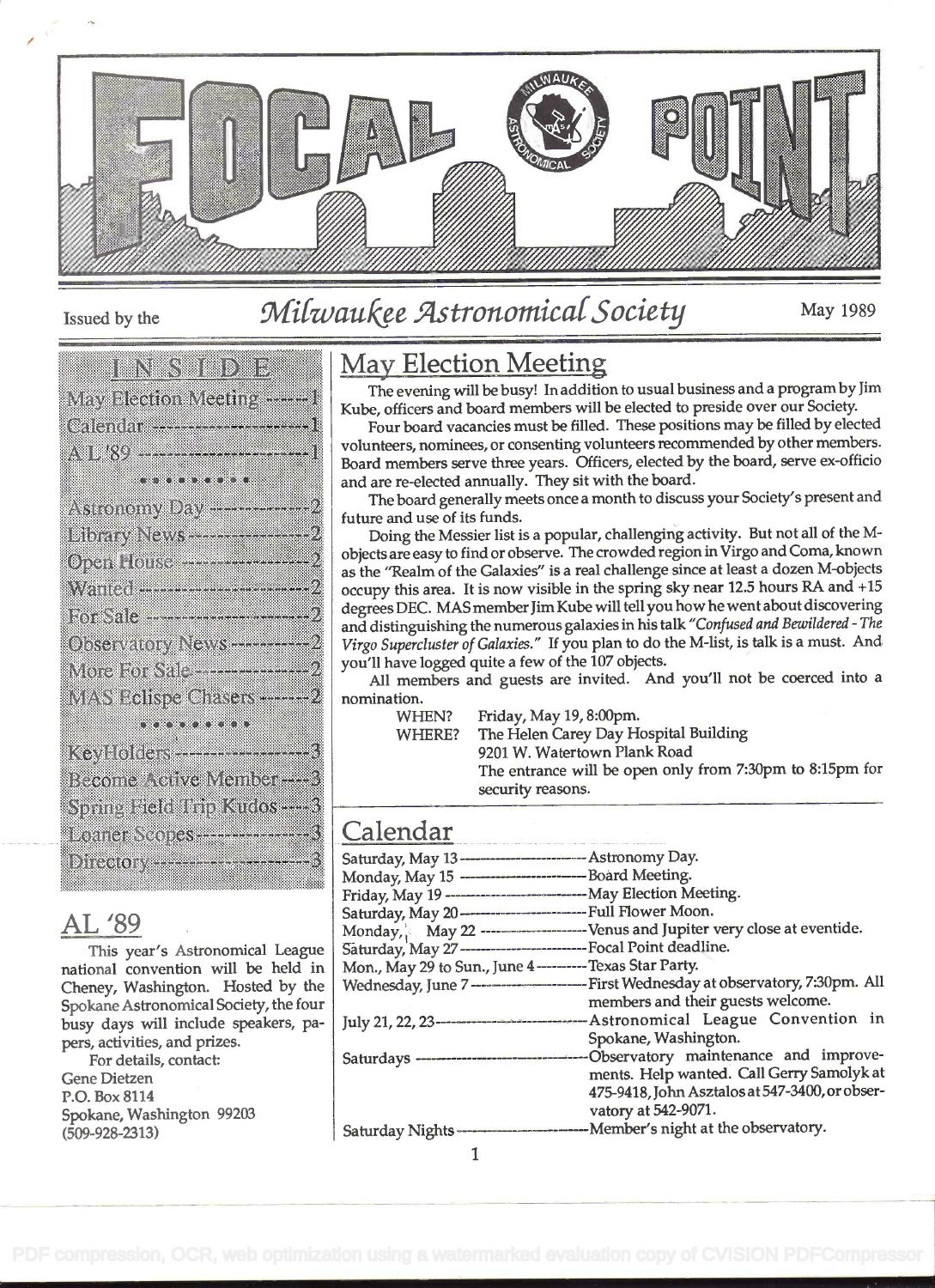### Astronomy Da

Astronomy Day will be observed Saturday, May 13. The Milwaukee Astronomical Society will host the general public, rain or shine, at the observatory from 2-11 PM. Programs and viewing through telescopes will be offered.

The observatory is located west of New Berlin on Observatory Road about one mile west of Calhoun Road (KX). Watch for the entrance sign and attendants. Call 542-9071 if you're lost.

Help from members is needed to welcome our many visitors. People will be needed from 2-11 PM to park cars, guide, show, and tell. Please call Frank Roldan at 423-0210.

## Wanted

A Clave eyepiece, 10mm and up, premium quality only. Please call Tom Milner 774-9958 or 964-0633 (Milwaukee) anytime on weekends.

## For Sale

Celestron C6 reflector, complete with equitorial mount, tripod, clock drive, 9x finder, 9mm Barlow and 26mm eyepieces, and a collapsible field stool. All for \$500. Also for sale are back issues of "Sky & Telescope" and "Astronomy" magazines from 1980-1984, all in excellent condition.

Please call Gordon Birr at 962-2542 (home) or 276-2158 (Milwaukee).

## More For Sale

Modified Celestron C-8 for Sale. Super (black) C-8, 4 yrears old. Tripod, wedge, diagonal, eyepieces.

Star Trap power module (internal battery pack - value \$295).

Tuthill Electronic setting circle (value \$395).

University Optics 8x50 Amici prism finder (upright, correct left to right image), PLUS NEW 2" diagonal.

New University Optics 40mm 2'OD Konig eyepiece.

Tuthill polar-axis finder.

8" solar filter.

Many other features. Prefer to sell as package. Asking \$2100.

For complete details call Mike Wolkomir (414) 871-6202 evenings / weekends. (Milwaukee)

#### Library News by Sally Waraczynski

Jim and Dorothy Kube have added a new dimension to our library with their donation of a recorded edition of Stephen Hawking's "A Brief History of Time." Michael Jackson (KABC-TV) is the reader on these four cassettes with about six hours total listening time. The Kubes presented their generous gift in a leatherette box complete with covering remarks on the content and use of the tapes. The recordings maybe found on the bookshelf next to the print copy of Hawking's book - in the Cosmogony section (QB 981).

Another member of the diligent and talented MAS Mars Patrol has graciously committed some of his work to the archives. Slides donated recently by Lee Keith record two drawings and three dual image photographs of surface markings as they appeared on the planet during the period August 24 to October 20, 1988.

Just a reminder; books, slides, and other reference materials are available to members on First Wednesday evenings, Saturday evenings by appointment with the key holder or by appointment with the librarian.

## Open House 1989

The MAS will again hold its annual "Public Open Houses" at the observatory west of New Berlin, west of Calhoun Road, at 18850 W. Observatory Road. Each evening will feature a different subject complete with talks and viewing. The facilities will be open rain or shine. All "Open Houses" start at 8:00 PM. Admission is free, but a \$1.00 donation per car for parking will be gratefully accepted.

Bring a sweater or jacket and bug repellent.

THE OPEN HOUSE SCHEDULE - ALL FRIDAY NIGHTS:

July 14 ----------------- Saturn. July 28 --------- - Meteors. August 11 ------------ The Moon. 25 ------------ Constellations. September 15 -------- Telescopes. September 29 --------The Milky Way. October l3 ------------ Double Stars.

#### Observatory News by Gerry Samolyk

#### RESULTS OF THE APRIL 8 OCCULTATION OF M45 (PLEIADES)

At least this time the weather cooperated with us. Although it snowed both Saturday and Sunday afternoon, the evening in between was perfectly clear. Sixteen observers were on line at the observatory with scopes from 20cm (8') to 44cm (17") diameter.

Although the Moon passed north of the brightest members of the cluster, a total of 319 contacts of 40 stars were recorded. The stars ranged from magnitude 4.2 to <sup>1</sup>1 .5 and this includes the time of two reappearances on the bright limb. Several members made additional timings from home that were not received yet at this time.

A special thanks goes out to two members who made this event a success. Chris Hesseltine, who came out early to set up equipment and keeps our chart recorder working; and Paul Borchardt, who reduced the data. This is the largest number of occultations recorded by the MAS in a single night that I can remember.

## MAS 1991 Eclipse Chasers

The MAS 1991 Eclipse Chasers who have not yet decided to join the Twilight Tours expedition to La Paz. Mexico to view the total eclipse of the sun will need to find another agency. Twilight Tours reports no more room. Thirty-eight members are booked, twenty are on the waiting list.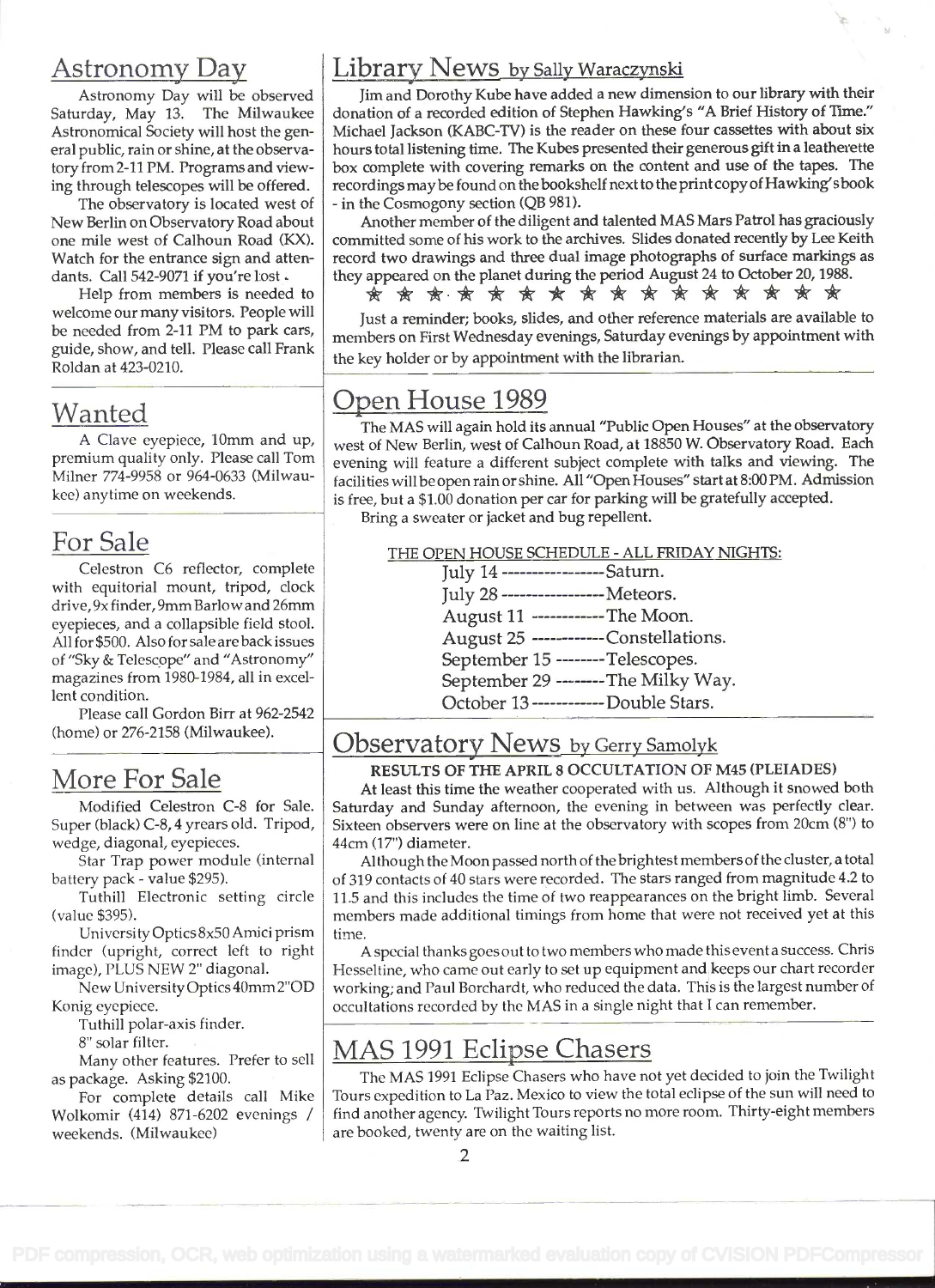## Keyholders

| May 13  Greg Cieslak 744-5703        |       |
|--------------------------------------|-------|
| May 20 Brian Ganiere 272-4649        | Οl    |
| May 27  Chris Hesseltine  482-4515   |       |
| June 3 Dan Koehler  662-2987         | $H_0$ |
| June 10  Nick Nichols  628-4059      | SΑ    |
| June 17  Lee Keith  961-8752         |       |
| June 24  John Pfannerstill  475-6494 |       |
| July 1  Frank Roldan  423-0210       |       |
|                                      |       |

## Spring Field Trip Kudos!

The attention paid to detail is a good measure of a well organized event.

MAS Program Director Matt McNeeley, Tom Renner, Drs. John Mathis, and A. W. Code and the other people at UW-Madison rate high on the plus side for their courtesies to provide a pleasant day for our large group.

Also include the drivers of the Wisconsin Coach Line busses who got us to Madison and back on schedule.



## Become an Active Member by Lee Keith

Need something to take your mind off of mosquitoes this summer? Join an Observing Club, just for fun!

As a reminder to observers, the MAS offers the "Messier Club Observer's Handbook" or the new "Burnham Club Observer's Handbook" if you send a 8.5" x 11" SASE with \$1 postage to:

Lee Keith MAS Observing Clubs Coordinator 1239B E. Randolph Ct. Milwaukee, WI 53212

They contain a wealth of information on observing techniques and hints, as well as detailed maps to find the more elusive objects. Best of all, they're FREE!

## Loaner Scopes

Two 8" Dobsonian "APOLLO" telescopes are available to MAS members for general use away from the observatory. They will accept either 1.25" or 2" eyepieces.

One is located on the north side at the home of: Matt McNeeley 8200 N. Cedarburg Road Brown Deer (354-5347)

The south side location of the other is at the home of: Richard Sterle 8115 W. Waterford Avenue Greenfield, Wisconsin (543-7459)

No deposit is required, but an agreement to cover loss or damage must be signed. The loan period is from 14-31 days with an extension period.

### **Directory**

| 4201 W. Highland Blvd.     |  |
|----------------------------|--|
| Milwaukee, Wisconsin 53208 |  |
|                            |  |

| MAS Observatory 18850 W. Observatory Road 542-9071 |  |
|----------------------------------------------------|--|
| New Berlin, Wisconsin                              |  |